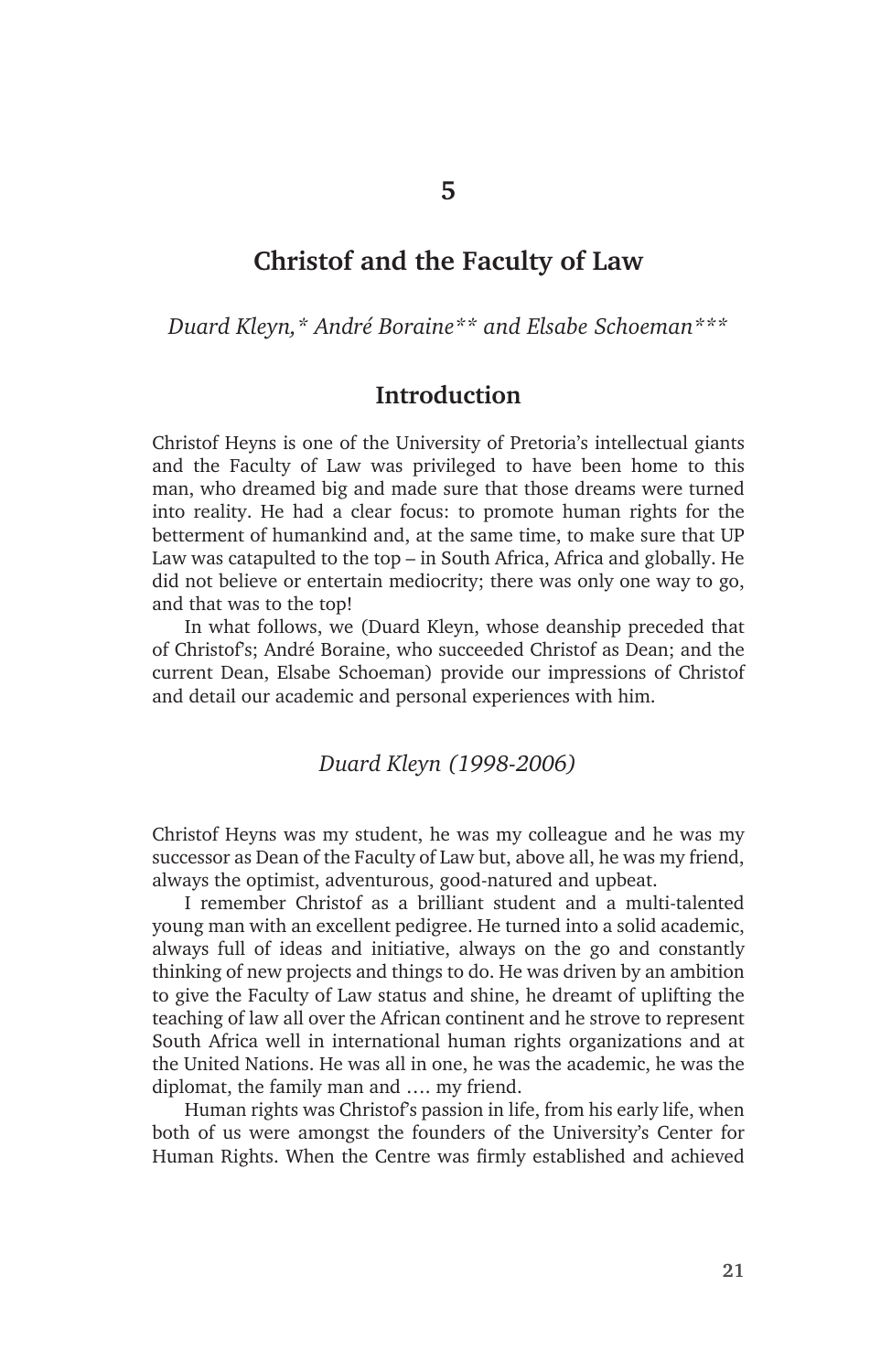international acclaim, Christof moved on to focus on a new Institute for International and Comparative Law in Africa (ICLA).

He was passionate and full of fire about whatever he did in life, be it from behind his desk or on the water at his holiday home or with his guitar in hand bringing back memories and songs of days gone by. Nothing, no misfortune or setback could get him down. It is in this context that I think back, fondly, of the memory-lane show of evergreens he entertained us with on the occasion of his 60th birthday, close to the beach, the air filled with the salt of the sea he so loved, surrounded by fellow artists, family and friends just as he had done for years on end.

Passion, style, commitment and excellence directed whatever he did. I remember how we both travelled, as members of faculty, to the US to foster inter-university relations with the law schools of Yale, Harvard and the American University in Washington DC. I will never forget how Christof booked us both into the prestigious Yale Club in Manhattan and how he took me shopping to Brooks Brothers, world-renowned for its preppy look. Christof was always on top of any situation. When, on our first night in New-York, we discovered that our bank cards were useless to get dollars, Christof came to the rescue and popped out a German mark note to exchange, from somewhere deep in his pocket, well before the euro of course, so that we could have a meal and a couple of beers. Needless to say, he settled the card-problem in no time. In sum, one could always count on Christof. Dear friend that he was, he would, even years thereafter, never come back from any visit to New-York without bringing me something from Brooks Brothers.

Christof left an immense legacy of scholarly excellence, commitment and camaraderie to be carried on. There is hardly a day that I do not think of him. Maybe that is part of eternal life.

### *André Boraine (November 2011-October 2019)*

I want to begin my tribute to Christof, our colleague, inspirational leader and, above all, our friend to express again my sincere condolences to Fearika, his children and all Christof's family members. Still, we are deeply saddened by his sudden and untimely passing!

Christof's achievements in his academic career and his endeavours on various national and international platforms and bodies to make the world a more humane and better place are well documented and well known. I will mention only that he was a highly-rated NRF-researcher and a respected academic locally and internationally. I will focus my tribute on Christof's contribution to the Faculty.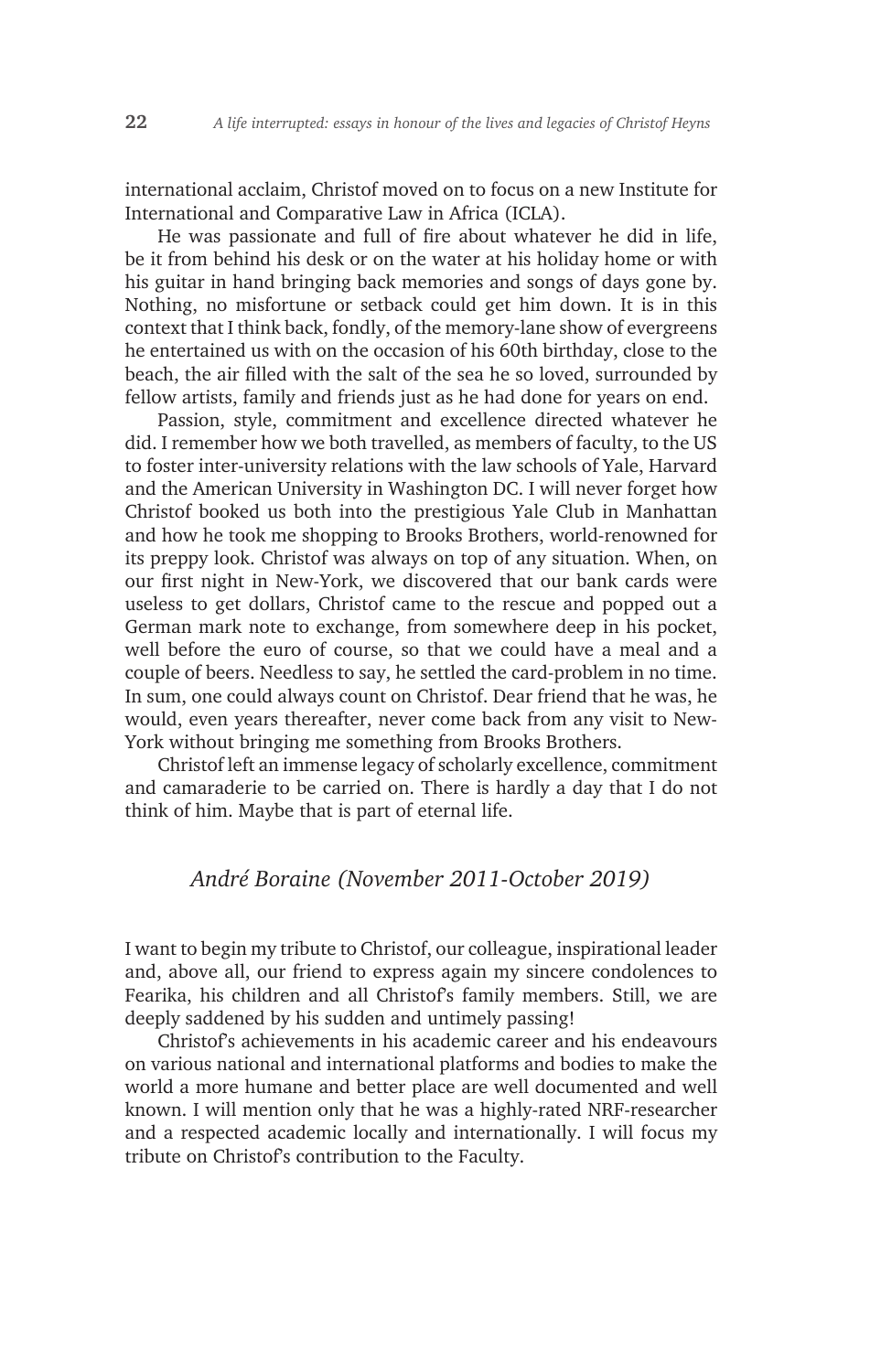Reflecting on Christof's life, I remember him as my colleague for many years, my friend and advisor, a visionary and a high achiever but, above all, as a most decent person.

As a colleague, I knew Christof from the mid-1980s when both of us started our fulltime academic careers at the University of Pretoria.

The Christof I knew was an open-minded person who did not dwell on small matters – life is too short for such distractions, he would say.

He was a go-getter, a man with a goal and, most importantly, a man who could direct his ideas through to fruition. In this regard most of us can learn from Christof, since many have dreams and ideas, but few have the drive to see their ideas fully implemented.

It was not surprising that Christof rose rapidly up the academic ranks and ultimately served the Faculty of Law in the post of Director of the Centre for Human Rights, as Dean and finally as the Director of ICLA.

By his role as Director of the Centre for Human Rights the Faculty, our country and the whole of Africa benefitted from his innovative contribution. He took the Centre into a new sphere by elevating it to become a prime human rights and research entity; he had vision, but he also deployed his skill in brinkmanship to find the funds which translated his ideals into reality.

Christof did not leave a stone unturned in his mission to support the notion of human rights for all in an endeavour to make the world a better place; at which he worked tirelessly.

I served as head of a department during his term as Dean and can say that the leadership of the Faculty benefitted from his insight and foresight in positioning the Faculty both nationally and internationally.

As a member of the Faculty and as a colleague Christof displayed loyalty throughout his career; he cared deeply for the Faculty and its staff members.

He understood the value in positioning the Faculty so as not to be inward-looking but to consider its broader role in South Africa and the wider international community. As Dean already he engaged the Faculty at this level well before the University of Pretoria as a whole saw itself in the same international context. In line with his vision for a better life for all in Africa and beyond, he prompted the University executive to expand its focus; the concept of a Future Africa was his idea. He saw it as a platform that would serve mainly African students at an interdisciplinary level in finding solutions for the challenges on our continent.

Christof was competitive by nature; it was important for him that the Faculty should be at the top – he liked to associate with the best. As the Director of the Centre for Human Rights and later as Dean and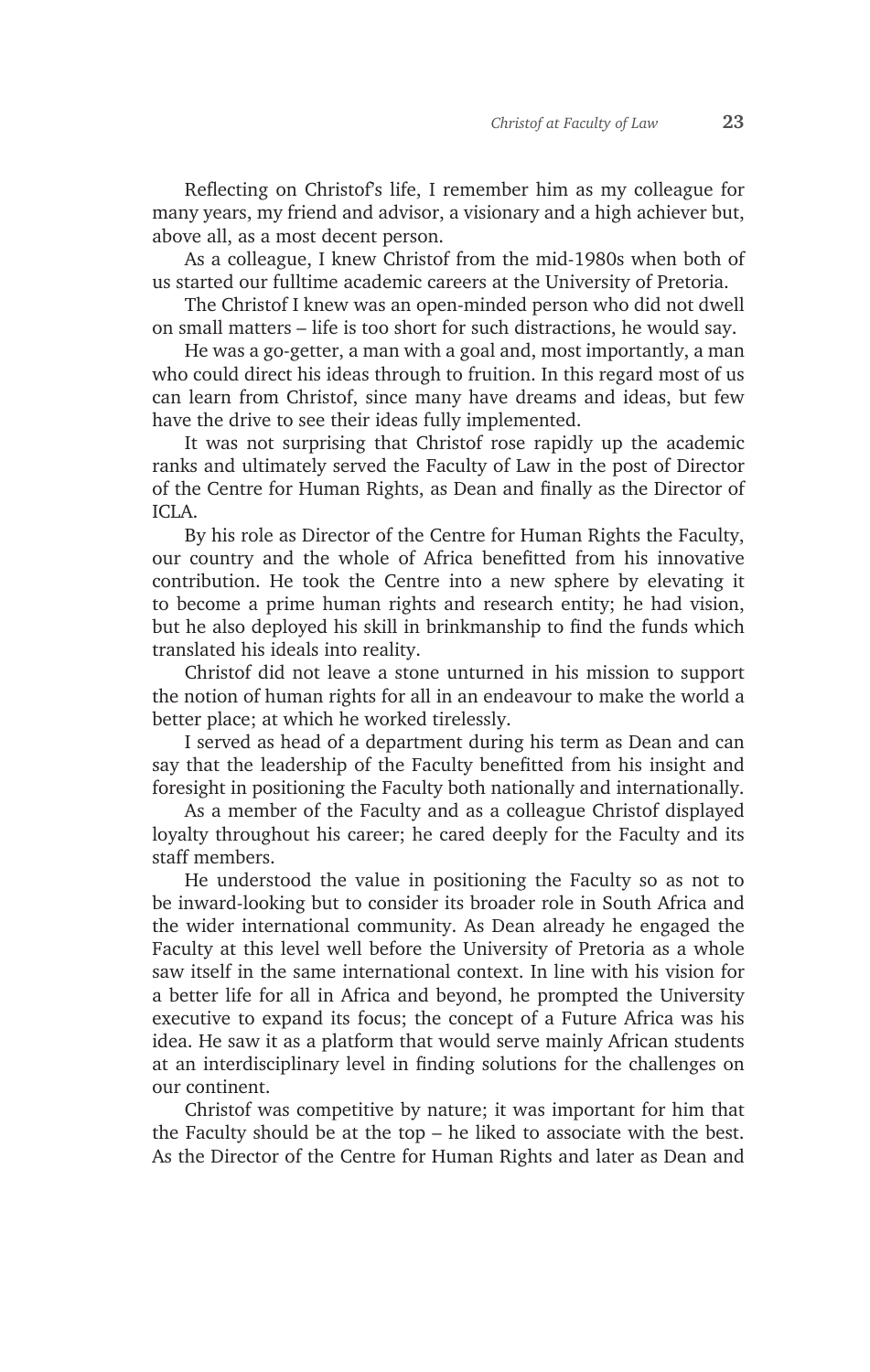Director of ICLA he trailblazed the foundations for getting the Faculty at the top in South Africa, in Africa and beyond.

We recall he established the LLM in Human Rights and Democratisation, and he introduced the African Moot Competition, amongst others. These initiatives opened doors to a world beyond the confines of local and domestic interests. He was a true internationalist.

As a colleague Christof had a friendly personality; a person one could engage with – a sounding board and a mentor to many.

He set an example in not labelling people, he did not waste time speaking ill of others, and he had an open mind and kept an open door for all. Christof also found joy in the achievements of others. He grasped the 'halo' effect – that if a colleague shone the light was reflected on all of us. Live and let live was his motto, or, as his friend Murray Hofmeyr pointed out at his commemorative service, 'Christof believed in giving another person a gap too.'

As Director and as Dean he set an example as a strategic thinker and as an academic.

Christof believed in research being accessible and meaningful; research in action was the name of his game. No wonder the Pretoria University Law Press 'PULP' was his brainchild; putting an idea into action by providing books for Africa.

Christof never settled for sub-standard work and he expected people to excel – sometimes to make what seems impossible possible – and usually he got his way.

During my term as Dean he was always ready to assist by offering advice and serving as a sounding board, for instance he assisted me greatly in establishing the successful LLM programme in extractive industries and we planned ultimately to establish a chair in this important field as well.

Christof took a deep interest in the wellbeing of students and was involved in assisting students in their career development by creating opportunities for many to grow both scholastically and as individuals. He was actively involved in student bodies such as Law House and was a passionate participant in the annual Faculty Festival.

He led an active life outside the university.

Christof was also a family man, a true friend to many and had a host of interests outside academia and the field of human rights. He loved cycling, walking, rowing, music and writing – academic and creative. He was not a spectator but an active participant in life.

In friendship Christof was fun and charming to be with, always making plans to set up a concert or a party or a cycling or walking outing or just crack a beer or a glass of wine and, occasionally, a cigar!

I had the pleasure on a few occasions to accompany him on mountain bike rides and on a few of his walks at the 'proefplaas'. On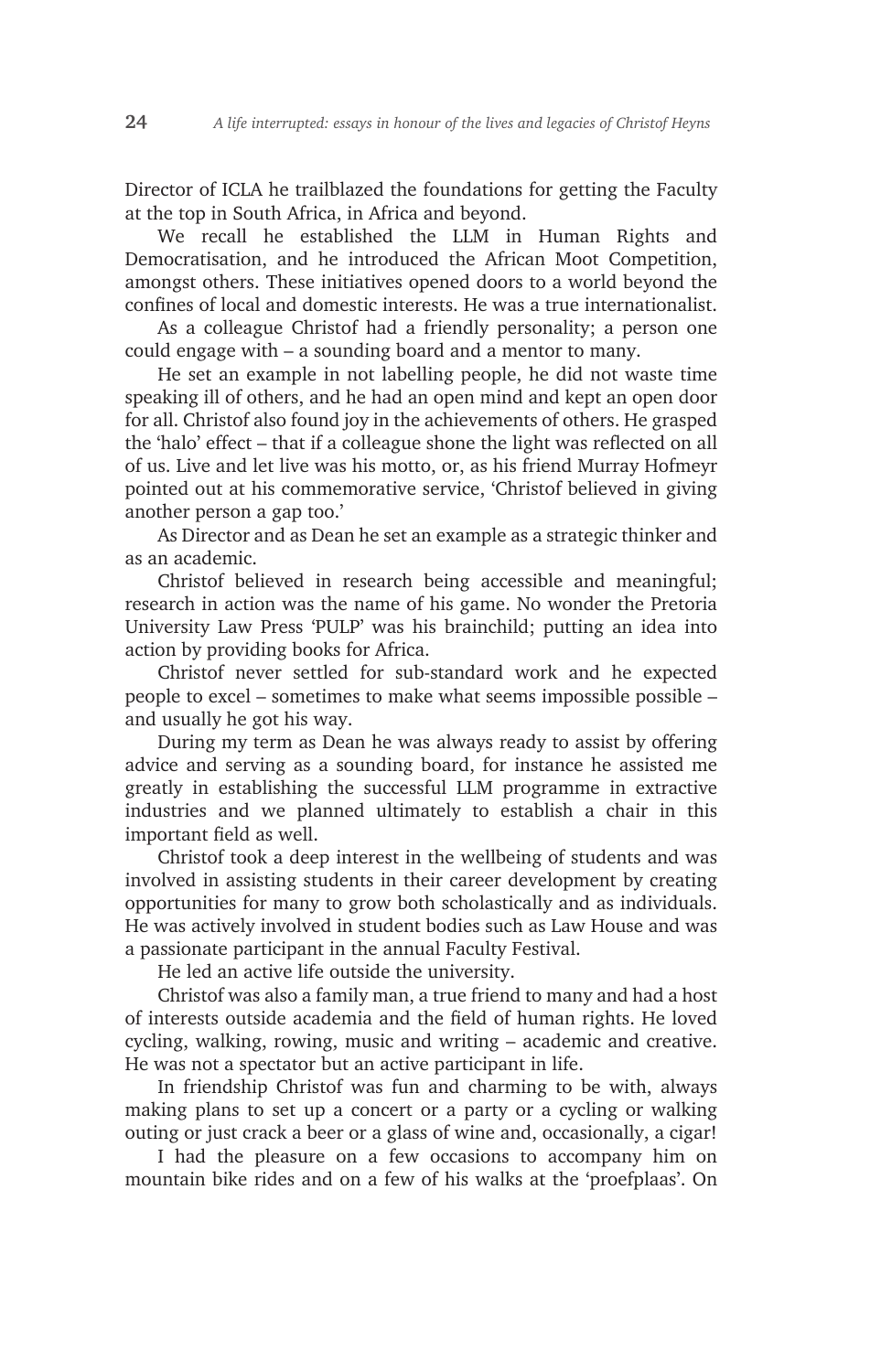these occasions we would talk – never just idle chatter but always weaving a deeper discussion into the mix of work and play.

Christof was a good storyteller and had a great sense of humour. On the occasion of his 60th birthday two years ago which he celebrated with friends and family at his beloved 'Stilbaai', he opened his speech by remarking he and his mother now share the honour of both being senior citizens!

Christof loved life and lived it to the fullest – he was one of the few people I know who really got a twinkle in the eye at observing something funny or when telling a story.

His motto was to make the best of every opportunity or event; neither rain nor thunder would stop the party from going ahead.

After these brief remarks I end by mourning a great human soul that has left us and our world and the Faculty poorer. But his legacy is enormous, and I firmly believe he lit a fire of enthusiasm in many people in the quest to make the world a better place, in students, colleagues, collaborators and many others who crossed his path during his lifetime.

Christof – Hamba kahle – may your great soul rest in peace, we miss you and will do so for a very long time!

### *Elsabe Schoeman (current Dean)*

I only knew Christof professionally for 18 months, but we shared a passion for and a firm belief in comparative research and scholarship as a tool for finding global solutions, as well as enriching and enhancing our own domestic legal system. We both valued the plethora of solutions offered through comparative methodology and the potential for approximation, harmonisation and unification of laws. We were excited about the new possibilities presented by research platforms created here at the University of Pretoria for inter- and transdisciplinary research and to be impactful on the African continent and beyond.

For Christof it was important to have impact, and he did, also on a global level. Over the past two years, he played key roles in the development of General Comment 37 on the right of peaceful assembly and the drafting of the UN Human Rights Guidance on Less Lethal Weapons, setting the international law standards and UN standards on peaceful and not-so-peaceful assembly.

But he also wanted the Faculty to have impact. He initiated various projects to measure our impact, for example establishing that most South African law academics had obtained their doctorates at UP and, lately, a project to track citations of UP law academics in court cases all over the world.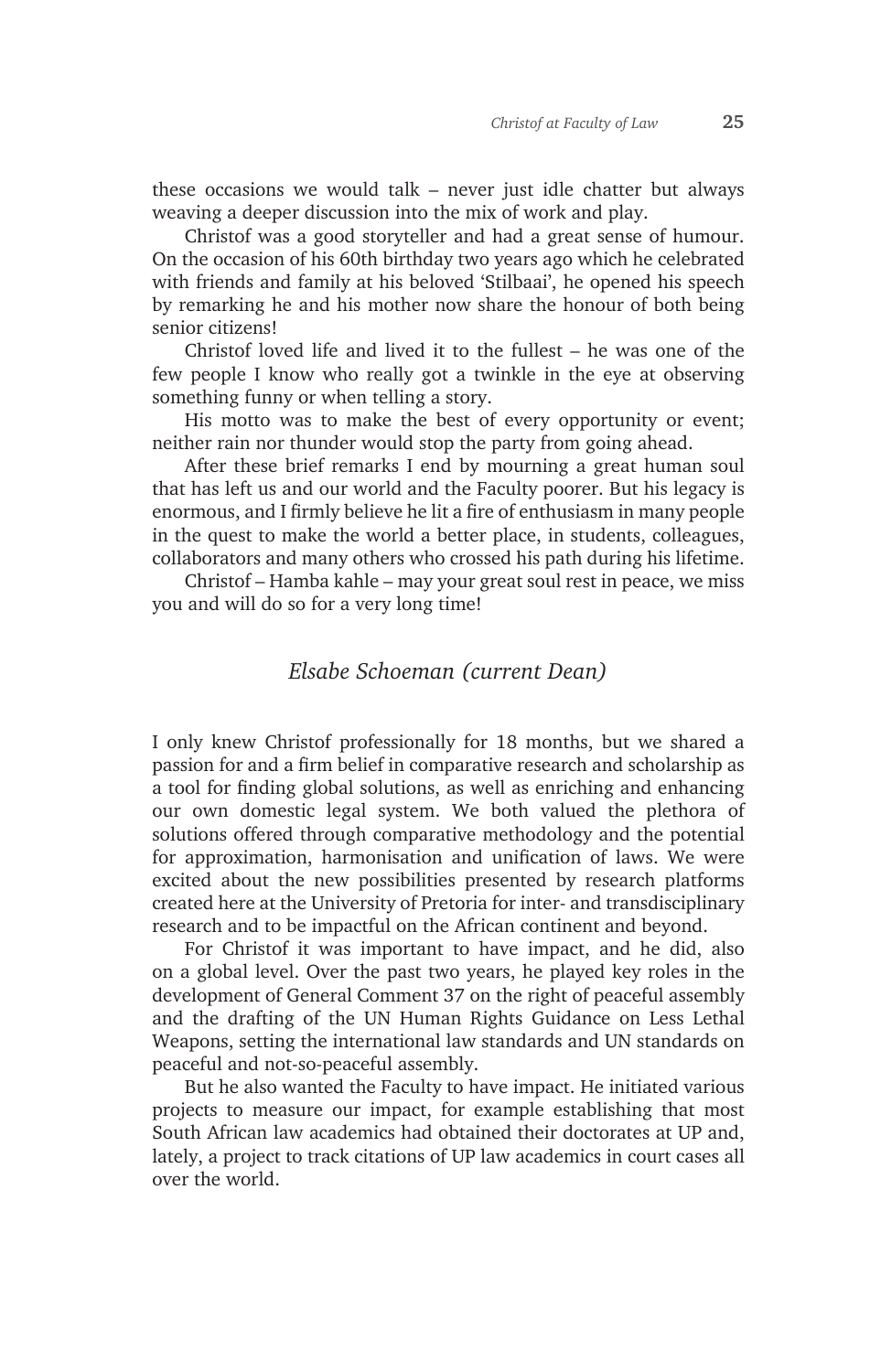He was ahead of most with transdisciplinary research, having established research contacts in most faculties across the university, especially in his work on peace and justice. His international network stretched far and wide, as is evident from all the messages of condolence received. It remains a mystery to me how he managed to keep in touch with everyone, and he did, personally, not through an assistant. He was just about to embark on a new project*, Peace in our cities*, with no fewer than 22 international institutional partners.

Christof lived life in a hurry, there was no time to waste. He could be impatient, especially when starting on a new project and things were not happening quickly enough. He wrote all his emails and Whatsapps in lower case – I never asked him why; perhaps because there was no time for capital letters? And yet, Christof always found time to talk to people, despite his busy life. He understood the importance of those more informal, personal bonds that underlie and strengthen professional relationships. That was one of his frustrations during lockdown – virtual conferences did not provide those valuable and treasured opportunities to connect with people on a social level during coffee sessions, lunches and dinners.

We both became grandparents for the first time in 2020. That 'qualified' me to receive videos of his grandson and I reciprocated. Shared pride and joy in our offspring. Christof also told me how this little new life trumped everything else and inspired him.

We shared a love of music. During lockdown we would share videos or lines from songs – Leonard Cohen's dark songs and sharp wit quickly became the perfect soundtrack to lockdown. There were also other, more alternative artists … We agreed that songwriters were like scholars – not only did they have to write their own songs, they also had to perform – in effect, publish – them.

As pointed out by many other people, Christof was a peace maker. After a disagreement in a meeting the email would come, often late at night, to open up the discussion and give everybody the opportunity to join again. It was as if he knew life was short and that there were more important things to do.

Christof loved life and he loved interacting with people. He was open to different ideas and alternative views – in the words of Leonard Cohen, 'You were born to judge the world, forgive me but I wasn't'. Christof was not born to judge other people. It was this approach that allowed him to welcome so many diverse people into his life. He firmly believed in the innate goodness of people and was determined to find that in everyone. His last favourite book, *Humankind* by Rutger Bregman, was gifted to many – those who have not read it or finished reading it, you should.